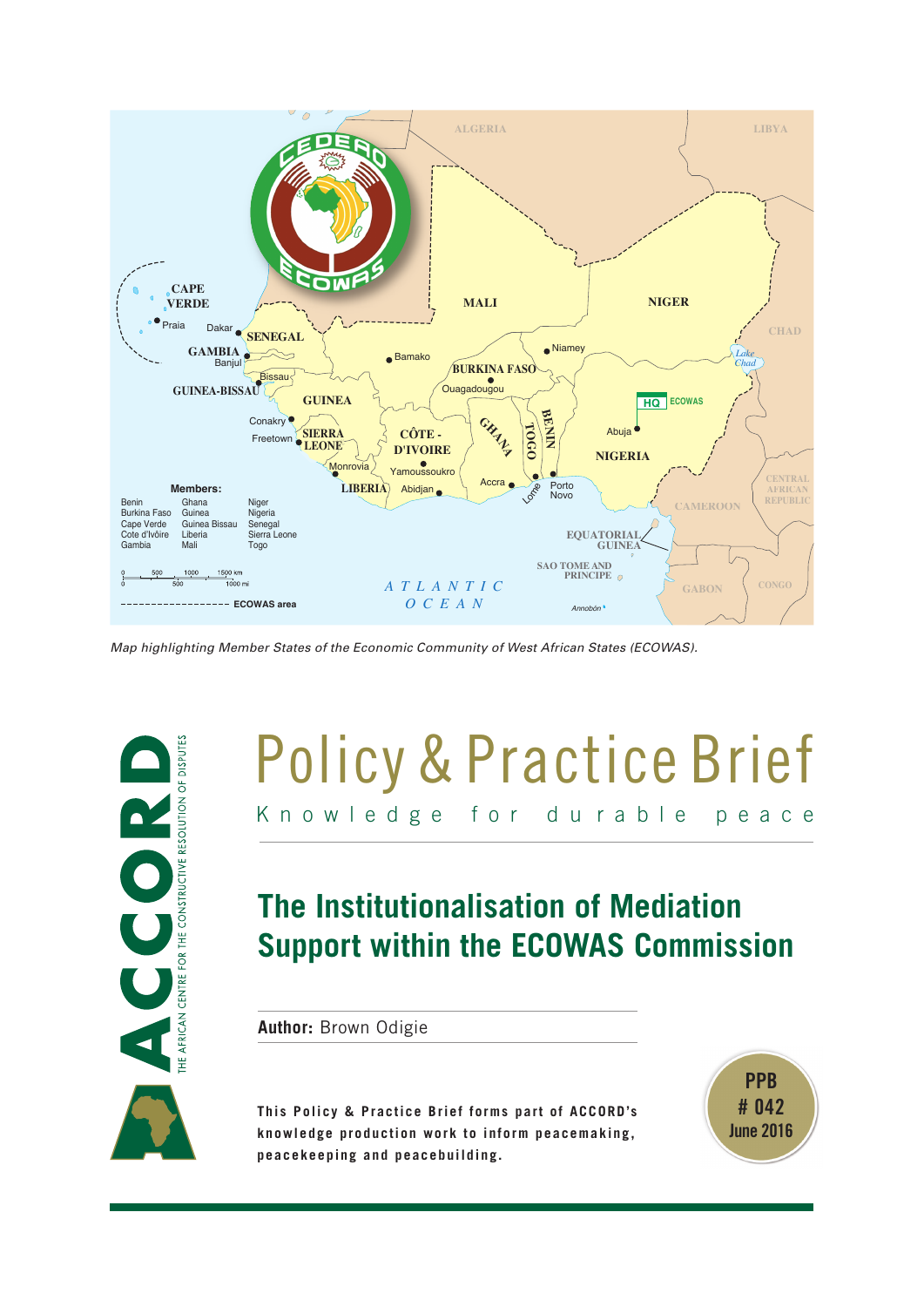#### **Executive summary**

**The Economic Community of West African States (ECOWAS) Commission established the Mediation Facilitation Division (MFD) in June 2015 to backstop mediation efforts undertaken by its mediation organs, member states, non-state actors and joint initiatives with other international organisations, such as the African Union Commission (AUC) and the United Nations (UN). In January 2016, the structure was further upgraded to a directorate within the Department of Political Affairs, Peace and Security (PAPS). This Policy & Practice Brief (PPB) examines the rationale for taking the bold step to institutionalise a mediation support structure within the ECOWAS Commission; the legal and normative instruments that underpin its mediation interventions; the mandate, vision and scope of operation of the mediation support structure; and the key activities undertaken by the structure within one year of its existence. The PPB identifies the uniqueness of ECOWAS's experiences in interventions in the 1990s, and the subsequent importance accorded to preventive diplomacy and mediation as a key factor that informed the decision to establish a mediation support structure – in contrast to using an** *ad hoc* **arrangement to backstop its mediation efforts in the past. This new arrangement, the PPB argues, will ensure that mistakes such as the marginalisation of ECOWAS in mediation processes in the region, the disconnect between the ECOWAS Commission and its appointed mediators, facilitators and special envoys, are remedied. It will also ensure a coordinated approach to capacity building and mediation knowledge management within the ECOWAS Commission and its institutions, as well as with its partners, including mainstreaming Tracks II and III mediation into official Track I mediation.**

#### **Introduction**

ECOWAS was established on 28 May 1975 through the Treaty of Lagos, as a regional economic group with the mandate of promoting economic integration among its member states. In 1993, the treaty that established ECOWAS was revised to accelerate the process of regional integration, as well as to address the debilitating effects on the integration agenda caused by civil conflicts in some member states at the time. Among others, the main objective of ECOWAS is to promote cooperation and integration. In its 2010 strategic document, ECOWAS established what it calls Vision 2020,<sup>1</sup> in which it endeavours to move from an ECOWAS of states to an ECOWAS of people. This strategy entails the creation of a borderless region, leading to a single economic space in which its people transact business and live in dignity and peace under the rule of law and good governance.

Whilst regional integration was the driving force for the establishment of ECOWAS, political conflicts and instability in the 1990s became the wake-up call to focus its attention on developing a regional architecture for peace and security. This led to the development of the 1999 Protocol Relating to the Mechanism for Conflict Prevention, Management, Resolution, Peacekeeping and Security, the supplementary 2001 Protocol on Democracy and Good Governance and the 2008 ECOWAS Conflict

Prevention Framework (ECPF). Component two of the ECPF focused the attention of ECOWAS on institutionalising and strengthening preventive diplomacy to "diffuse tensions and ensure the peaceful resolution of disputes within and between Member States by means of good offices, mediation, conciliation and facilitation based on dialogue, negotiation and arbitration".2 How has ECOWAS fared in operationalising and institutionalising preventive diplomacy and mediation as a component of its peace and security architecture? What have been the existing gaps in its preventive diplomacy and mediation interventions, and what efforts have been initiated to bridge these gaps? What is the rationale for establishing a mediation support structure within the ECOWAS Commission? These are the questions this PPB addresses.

#### *ECOWAS Mediation Organs and their Legal and Normative Basis*

Though established in 1975, the first legal and normative instruments in which the concept of mediation as a tool for conflict prevention, resolution and management was first encapsulated was the Revised ECOWAS Treaty, signed in Cotonou, Benin, on 24 July 1993. Under the provisions of Article 58 of the said Treaty, member states of ECOWAS are urged to "undertake to work to safeguard and consolidate relations conducive to the maintenance of peace, stability and security within the region".<sup>3</sup>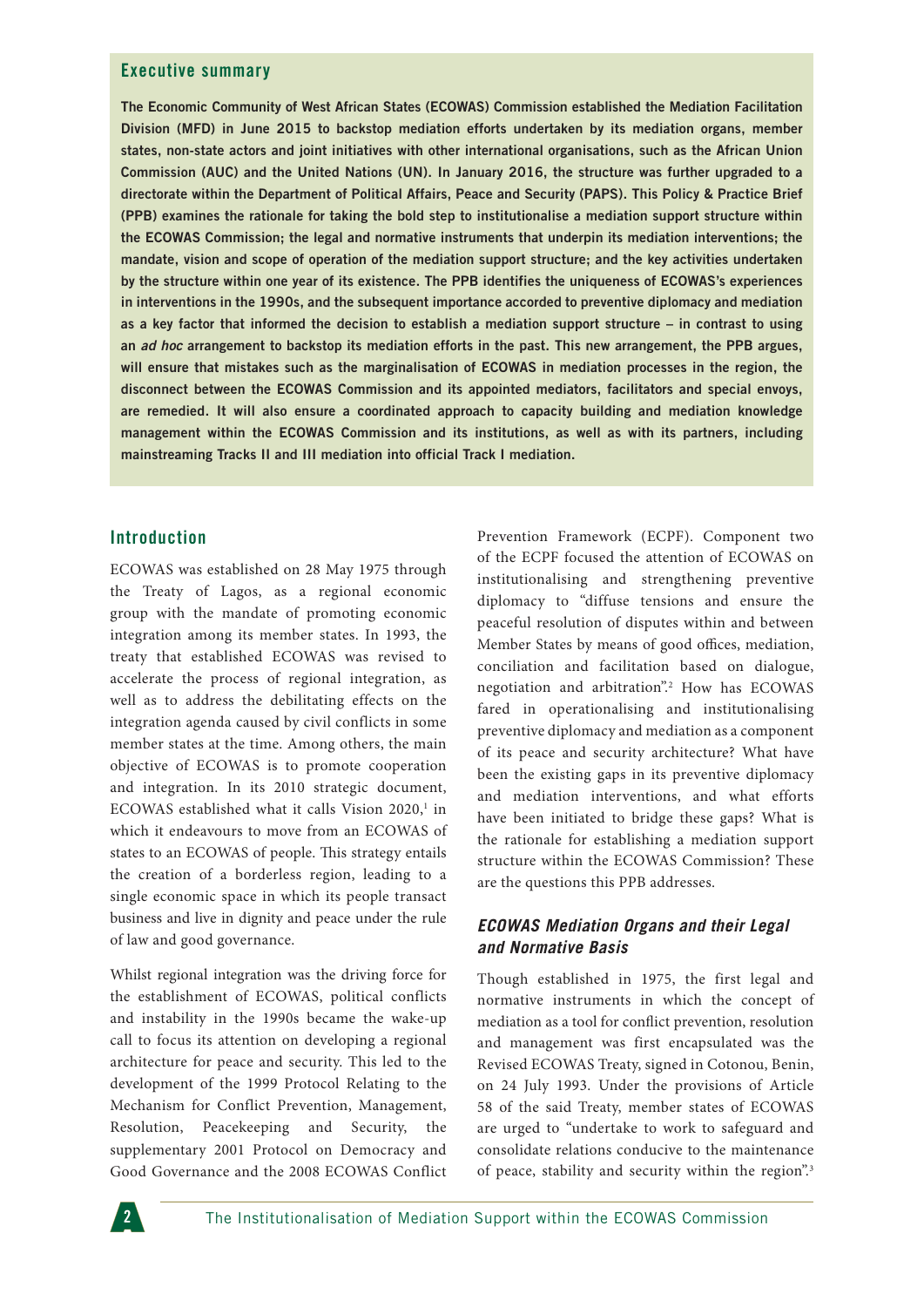To this end, member states shall "co-operate with the community in establishing and strengthening appropriate mechanisms for the timely prevention and resolution of intra-state and inter-state conflicts", paying particular attention to the need to "employ where appropriate, good offices, conciliation, mediation and other methods of peaceful settlement of disputes". From these initial provisions on the need for member states to cooperate with the community in resolving intra-state and inter-state conflicts through the use of mediation and other preventive diplomacy tools, ECOWAS proceeded to develop a more comprehensive normative instrument for conflict prevention, management, resolution, peacekeeping and security, commonly referred to as the "1999 Mechanism".

*Whilst regional integration was the driving force for the establishment of ECOWAS, political conflicts and instability in the 1990s became the wake-up call to focus its attention on developing a regional architecture for peace and security.*

Among other objectives, this mechanism aims to "implement the relevant provisions of Article 58 of the Revised Treaty" and "promote close cooperation between ECOWAS Member States in the areas of preventive diplomacy and peace-keeping".4

The institutions established by the mechanism for the purpose of preventive diplomacy and mediation include the Authority of Heads of State and Government, the Mediation and Security Council (MSC) and the Executive Secretariat – which has now been transformed to the ECOWAS Commission – headed by the president of the Commission. The mechanism equally established the Council of Elders – now the Council of the Wise (CoW) – as a supporting organ of the institutions of the mechanism for the purpose of preventive diplomacy and mediation. By its design, the CoW is a council of eminent personalities, assembled by the president of the ECOWAS Commission and who, on behalf of ECOWAS, are to use their good offices and experience to play the role of mediators, conciliators and facilitators.5 Another structure for mediation, by virtue of the functions and responsibilities assigned to it by the mechanism, is that of the special representatives of the president of the ECOWAS

Commission in member states.<sup>6</sup> In addition to these are special envoys and facilitators who are most often, former heads of state and government or sitting presidents and prime ministers. All these institutions and organs are expected to be backstopped by a support team from the ECOWAS Commission in carrying out their mandate.

ECOWAS has a rich history of preventive diplomacy and mediation in the region, especially with the coordinated efforts in responding to the civil war that broke out in Liberia, Sierra Leone, Guinea, Guinea Bissau and Côte d'Ivoire in the 1990s. Some of these preventive diplomacy and mediation efforts were singularly undertaken by ECOWAS, whilst others were through joint initiatives with other international entities such as the AUC and UN, backstopped by ECOWAS staff on an ad-hoc basis.<sup>7</sup> The formal establishment of a mediation support structure–the MFD, with the aim to backstop the mediation efforts of ECOWAS and other joint mediation initiatives only came to fruition in June 2015.

## **The Rationale and Roadmap for the Establishment of the ECOWAS MFD**

The idea of a mediation facilitation structure within ECOWAS can be said to have taken root in the uniqueness of ECOWAS's experiences in interventions in the 1990s, and the subsequent importance accorded to preventive diplomacy and mediation as an effective response to the numerous intra-state conflicts that had engulfed many member states since the early 2000s. This was leveraged by the lessons learnt and After Action Review (AAR) exercise undertaken by the Directorate of Political Affairs (DPA) of the ECOWAS Commission, which started in the late 2000s with the holding of the International Conference on Two Decades of Peace Processes in West Africa: Achievements, Failures and Lessons, in Monrovia, Liberia, in 2010.

*ECOWAS has a rich history of preventive diplomacy and mediation in the region, especially with the coordinated efforts in responding to the civil war that broke out in Liberia, Sierra Leone, Guinea, Guinea Bissau and Côte d'Ivoire in the 1990s.*

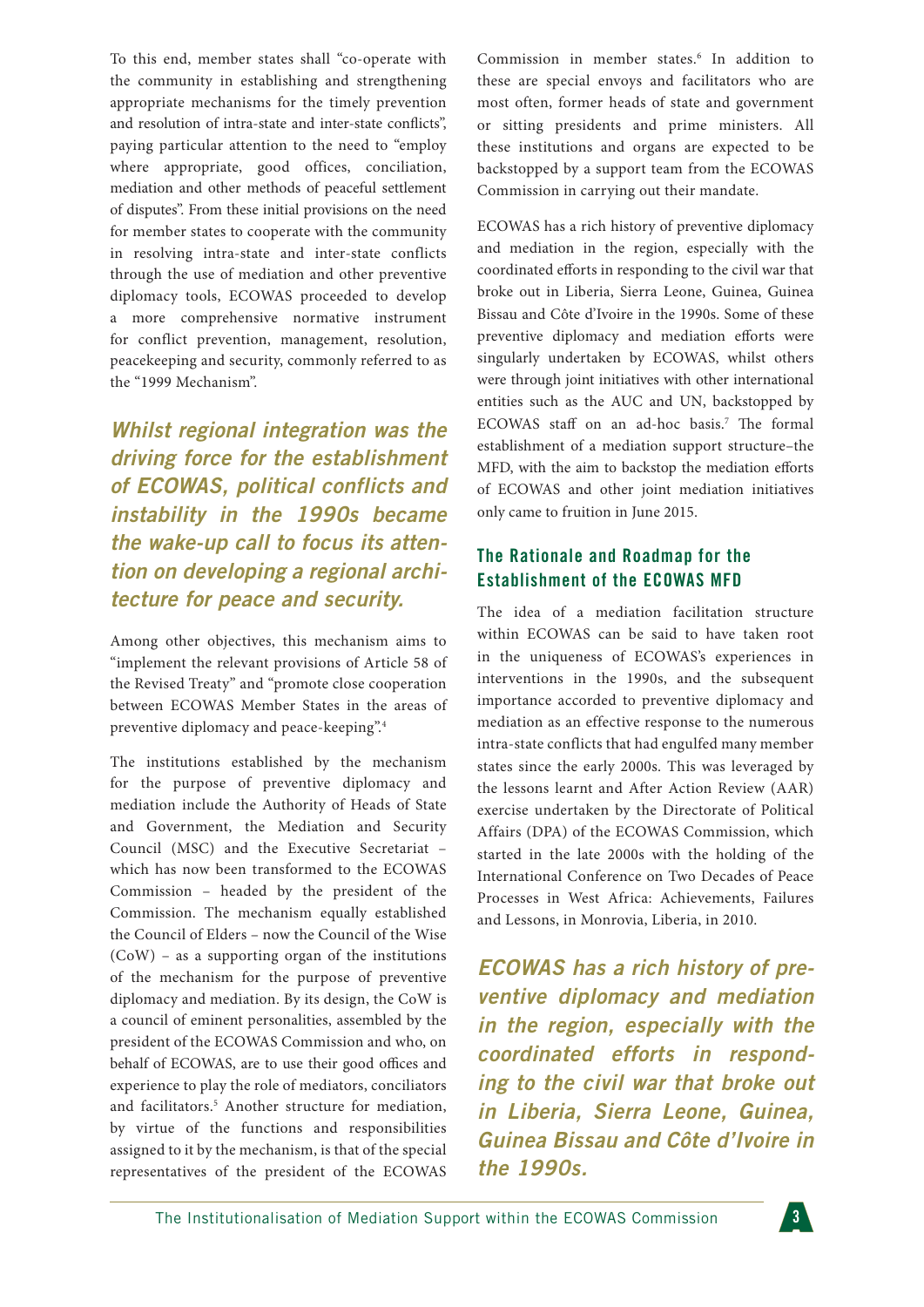The main objective of the Liberia Conference was to review ECOWAS's peacemaking efforts by evaluating the interventions carried out from 1990 to 2010, with a view to learning lessons and building on its achievements. Whilst conference participants acknowledged the peacemaking efforts of ECOWAS, they identified a weak preventive diplomacy structure as a major challenge and subsequently called on ECOWAS "to strengthen its mediation efforts by setting up the Mediation Facilitation Division in the Political Affairs Directorate... to facilitate preventive diplomacy activities by the Commission".<sup>8</sup>

The Malian crisis of 2012 – partly triggered by the fall of the Muammar Gaddafi regime in Libya and the subsequent chain reaction, which almost led to the total collapse of the political, military and security institutions of the State of Mali – further brought to the fore the weak preventive diplomacy structure of ECOWAS. These two experiences inspired the urgent need for ECOWAS to establish a mediation support structure within the ECOWAS Commission. The 43rd Ordinary Session of the Authority of ECOWAS Heads of State and Government, which took place in Abuja on 16–17 July 2013, "instructed the Commission to expedite a review of the ECOWAS Peace and Security Architecture with regard to preventive diplomacy and rapid military response capability, against the background of the lessons learned in Mali."9 Pursuant to this directive, the ECOWAS Commission initiated the Mali AAR from November 2013 to February 2014. The report of the AAR indicated that "aspects of extant ECOWAS Community Instruments were compromised by some processes and agreements entered into in Mali due to the absence of resourced mediation support facility at the ECOWAS Commission, as well as the weak link between the ECOWAS Mediators and the Commission".<sup>10</sup> The report noted "the marginalisation of the ECOWAS Commission in the mediation process, leading to inconsistencies with ECOWAS normative frameworks and hitches in the implementation of the 6 April 2012 Framework Agreement between the ECOWAS Mediator and the CNRDRE".<sup>11</sup> To bridge this gap, it was recommended that "all ECOWAS-mandated Mediation or Facilitation teams should work closely with the ECOWAS Commission, the latter being responsible for facilitating and backstopping the work of Mediators and Facilitators. To this end, the Commission was requested to expedite the establishment of the MFD without further delay."<sup>12</sup>

These important recommendations were immediately acted upon by the ECOWAS DPA, which had commenced the conception of a mediation support structure for ECOWAS as early as 2007/2008. In the aftermath of the Liberian Conference and well before the Malian crisis of 2012, Dr Abdel-Fatau Musah, former director of the ECOWAS DPA, and his staff had developed the concept note. They also held both formal and informal consultations within ECOWAS and with experts, with a view to establishing a mediation support structure within ECOWAS. These efforts eventually culminated in the holding of a Needs Assessment Workshop from 30 October to 1 November 2012 in Lagos, Nigeria, for the establishment of the MFD. This was done with the support and participation of the UN, the Centre for Humanitarian Dialogue (HD Centre) and the Danish International Development Agency (DANIDA).

*The Malian crisis of 2012 – partly triggered by the fall of the Muammar Gaddafi regime in Libya and the subsequent chain reaction, which almost led to the total collapse of the political, military and security institutions of the State of Mali – further brought to the fore the weak preventive diplomacy structure of ECOWAS.*

In giving insight into the rationale for the establishment of the MFD, Musah noted that "despite the positive results achieved through the peacemaking interventions of ECOWAS, a lot more could have been achieved and many mistakes avoided, if a mediation support structure had existed at the Commission to facilitate, back-stop and guide these efforts".<sup>13</sup> He further remarked that "coordination and synergy between the mediation efforts undertaken by national and local actors on the one hand, and regional mediation processes on the other, needed to be enhanced, if ECOWAS was to give real meaning to its vision of transforming the region "from an ECOWAS of States into an ECOWAS of Peoples".14 One can therefore conclude that the MFD was conceived as an institutional structure that "sought to address these identified challenges and gaps in ECOWAS preventive diplomacy and mediation interventions, drawing its legitimacy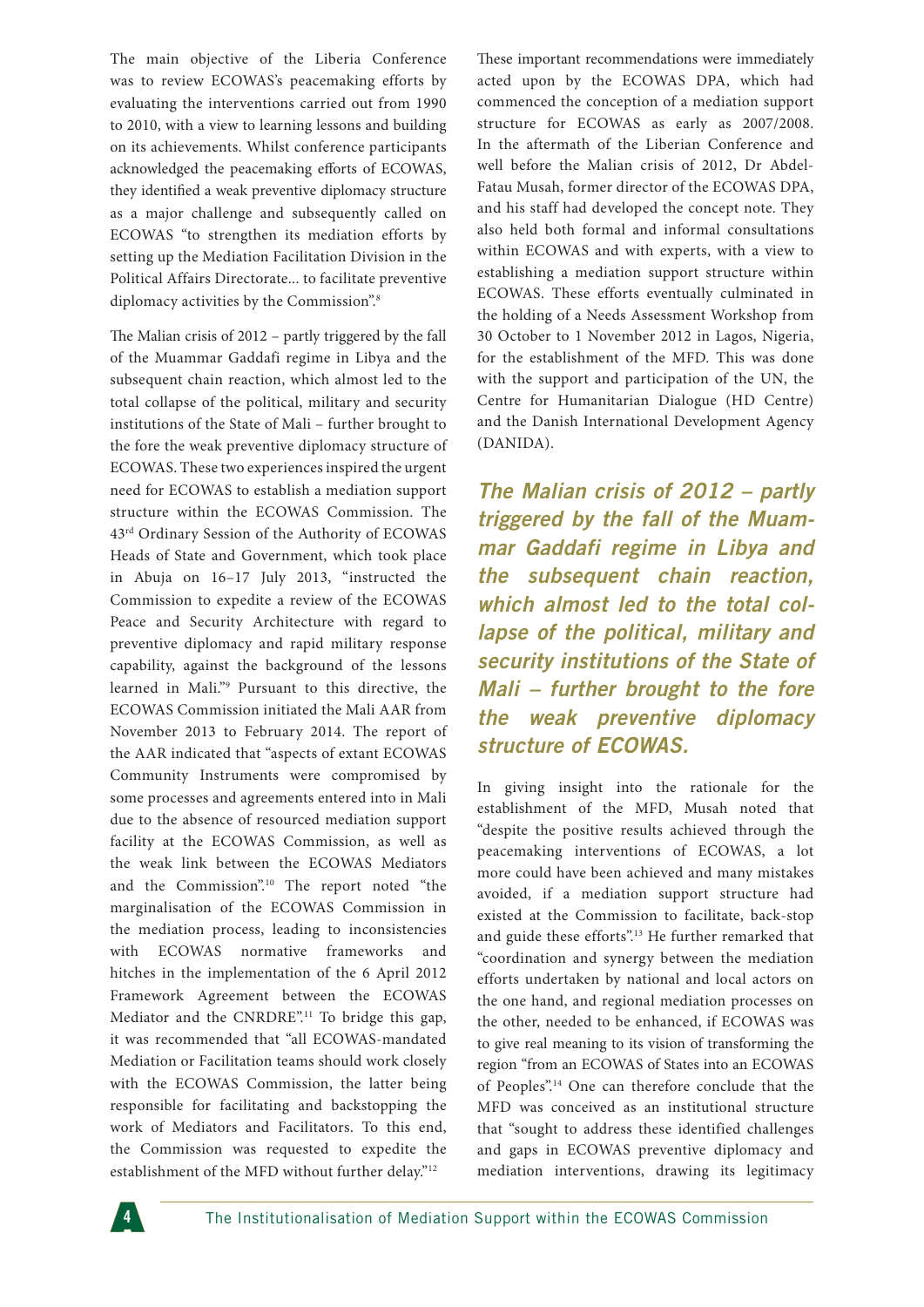from the Preventive Diplomacy component of the ECPF, as well as the '2010 Monrovia Declaration' adopted at the ECOWAS International Conference"<sup>15</sup> and important lessons captured from the 2014 Mali AAR.

From these experiences and processes, the ECOWAS Commission consequently established the mediation facilitation structure as a division within the DPA, with the recruitment in 2015 of four staff, namely, head of the division, programme officers; for capacity building, operations and the mediation resource centre. In January 2016, the division was upgraded to a directorate.

# **The Mandate, Vision and Scope of Operation of the MFD**

The Needs Assessment report for the establishing of the MFD identified the mandate of the directorate as "support, coordination, and monitoring of mediation efforts by ECOWAS Institutions and Organs, by Member States and non-State actors, and by joint initiatives"<sup>16</sup>. Drawing from Article 49(h) of the ECPF, the report stated the vision of the MFD as "a mediation facilitation capacity within the ECOWAS Commission to promote preventive diplomacy in the region through competence and skills enhancement of mediators, information sharing and logistical support".17

Furthermore, the report specified the broad scope of operation of the MFD to include, first, operational support, which entails the backstopping of mediation and shuttle diplomacy activities, the provision of guidance, background information, and analysis, monitoring and evaluation, as well as the facilitation of the mainstreaming of Track III mediation efforts into the ECOWAS mediation architecture. The second is the establishing of a mediation resource centre, which entails the creation and management of a library of mediation resources as well as the creation and management of a database of resource persons and issues in mediation. The third is capacity building in mediation, which entails facilitating the development of modules for mediation training; the organising of workshops, seminars and conferences for mediation resources; and facilitating exchange programmes for mediation resources.18

A close examination of the mandate, vision and scope of operation of the MFD as enumerated above reveals the intention and "willpower" of ECOWAS to transit from an *ad hoc* mediation support "regime" to building an institutional mediation support structure. This is a bold step, considering that ECOWAS is one of the few regional economic commissions (RECs) of the AUC that has established a mediation support structure.

#### **The ECOWAS MFD in One Year: an Overview**

One year might be too short a period to examine how the MFD has fared in pursuing its mandate, vision and objectives. True as this is for any newly established structure, there are some positive interventions to account for its establishment. Within the scope of its operation, the first being the backstopping of mediation efforts in the region, the MFD has been active in bridging the gaps between the ECOWAS Commission and its appointed mediators, facilitators and special envoys. It has backstopped the deployment of high-level consultative missions undertaken by the ECOWAS Commission to some member states in preparation for elections. This was the case for Guinea in 2015, and Niger between November 2015 and February 2016. Such efforts facilitated the creation of an enabling environment for the resolution of pre-electoral/political disputes prior to holding elections. It has also been providing technical support to ECOWAS's special envoy to Guinea Bissau, H.E. Olusegun Obasanjo, towards the resolution of the political and institutional crises that the country has been experiencing since August 2015.

*The MFD has been providing technical support to ECOWAS's special envoy to Guinea Bissau, H.E. Olusegun Obasanjo, towards the resolution of the political and institutional crises that the country has been experiencing since August 2015.*

With respect to the second scope of operation – that is, mediation resource development – in August 2015 the MFD held a workshop to brainstorm and chart a roadmap for the development of an ECOWAS mediation roster, mediation guidelines and standard operating procedures (SOPs). In the framework of partnership and collaboration, and as part of the efforts to develop a mediation knowledge management (MKM) system for ECOWAS, in March 2016 it held a joint MKM seminar in Abuja, Nigeria, with the UN Office in West Africa and the Sahel (UNOWAS) and staff members from the UN Department of Political Affairs (UNDPA) Mediation Support Unit and the Guidance and Learning Unit of the Policy Mediation Division (PMD).

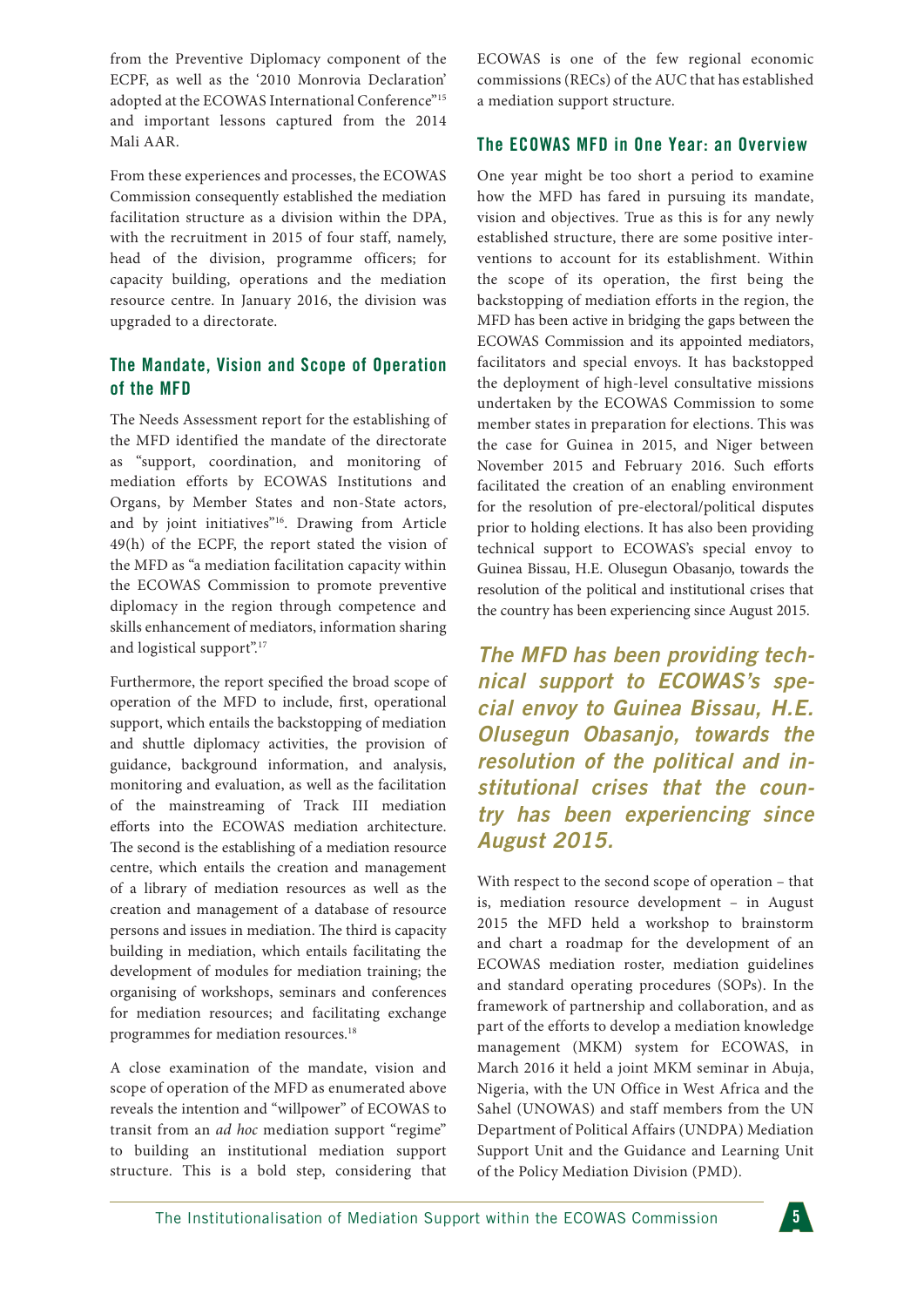Within the third scope – capacity building, the MFD has so far held two training courses on negotiation and mediation as an instrument for conflict resolution for senior staff of the ECOWAS Commission, special and permanent representatives of the president of the ECOWAS Commission, members of the CoW, staff from some member states' ministries of foreign affairs, and a representative of the West African Network for Peacebuilding (WANEP). These courses, facilitated by the Netherlands Institute of International Relations, Clingendael, and held in November 2015 and April 2016, focused on strengthening the negotiation and mediation skills of the participants, as well as the institutional capacity of the MFD. In December 2015 the MFD also partnered with the Legon Centre for International Affairs and Diplomacy (LECIAD) in Ghana, in holding a training course on mediation support processes for operational and mid-career staff from the ECOWAS Commission's DPA, offices of the special and permanent representatives of the ECOWAS president in member states and staff from member states' ministries of foreign affairs. This mediation training, undertaken by the MFD within one year of its establishment, might not be appreciated until what had been done in the past is looked at retrospectively. Whilst ECOWAS was very active in mediation prior to the establishing of the MFD, it never really had the strategic objective of mediation training. Nathan, in his article titled Mediation in African Conflicts: The Gap between Mandate and Capacity,<sup>19</sup> notes that "whereas substantial time, effort and money are devoted to military trainings in order to ensure success, manage risk and prevent failure, little if any attention is paid to training African mediators" – and one would add mediation support staff. Nathan's observation is quite true with respect to ECOWAS. For example, from 2006 up until the establishing of the MFD in 2015, the only training on mediation for ECOWAS actors involved in mediation and the support of mediation processes was the training organised by LECIAD in 2008. Only a few staff from PAPS had the opportunity of attending training on mediation, most often, self-sponsored.

Furthermore, in the same space of one year, personnel of the MFD between 31 May and 2 June 2016 undertook a working exchange visit to the AUC's Preventive Diplomacy and Mediation structures to share experiences on mediation and deepen collaboration in joint mediation initiatives between the ECOWAS Commission and the AUC. This was important in order to avoid the tendencies

of duplicating mediation efforts and/or avoiding incidences of multiplicity of mediation interventions and actors in a given ECOWAS member state where mediation is required, a common practice among international organizations, which is often uncoordinated and characterized by competitiveness.

*The institutionalisation of a mediation support structure within the ECOWAS Commission did not simply emerge from the blue. It results from a well thought-out, rigorous and consultative process*

The above is only a summary account of key activities undertaken thus far by the MFD, with much more in its priority workplan for 2016–2017. However, it must be noted that the MFD was able to embark on these activities largely because of the financial support and enormous goodwill from development partners – notably DANIDA and the Dutch Ministry of Foreign Affairs through its training facility on negotiation and mediation, and with technical support from UNOWAS and United Nations Mediation Support Unit (UNMSU).

### **Conclusion**

The institutionalisation of a mediation support structure within the ECOWAS Commission did not simply emerge from the blue. It results from a well thought-out, rigorous and consultative process, with tremendous goodwill and support from numerous partners and stakeholders. In executing its mandate, the MFD should therefore leverage on such goodwill and, in particular, establish linkages and collaboration with similar structures within the AUC and the UN and other mediation resource centres, including deepening its collaboration with civil society organisations to mainstream Track III mediation into official Track I mediation. The ECOWAS management must ensure to prioritise the MFD in its budgetary appropriation. The MFD must also ensure it mobilises financial and technical resources from outside the ECOWAS to support its critical interventions.

With the coming on board of a mediation support structure – in contrast to the *ad hoc* arrangement of past mediation support – it could be expected that the mistakes of the past will not recur. This is not to say that there will not be new challenges in the mediation processes that will be undertaken